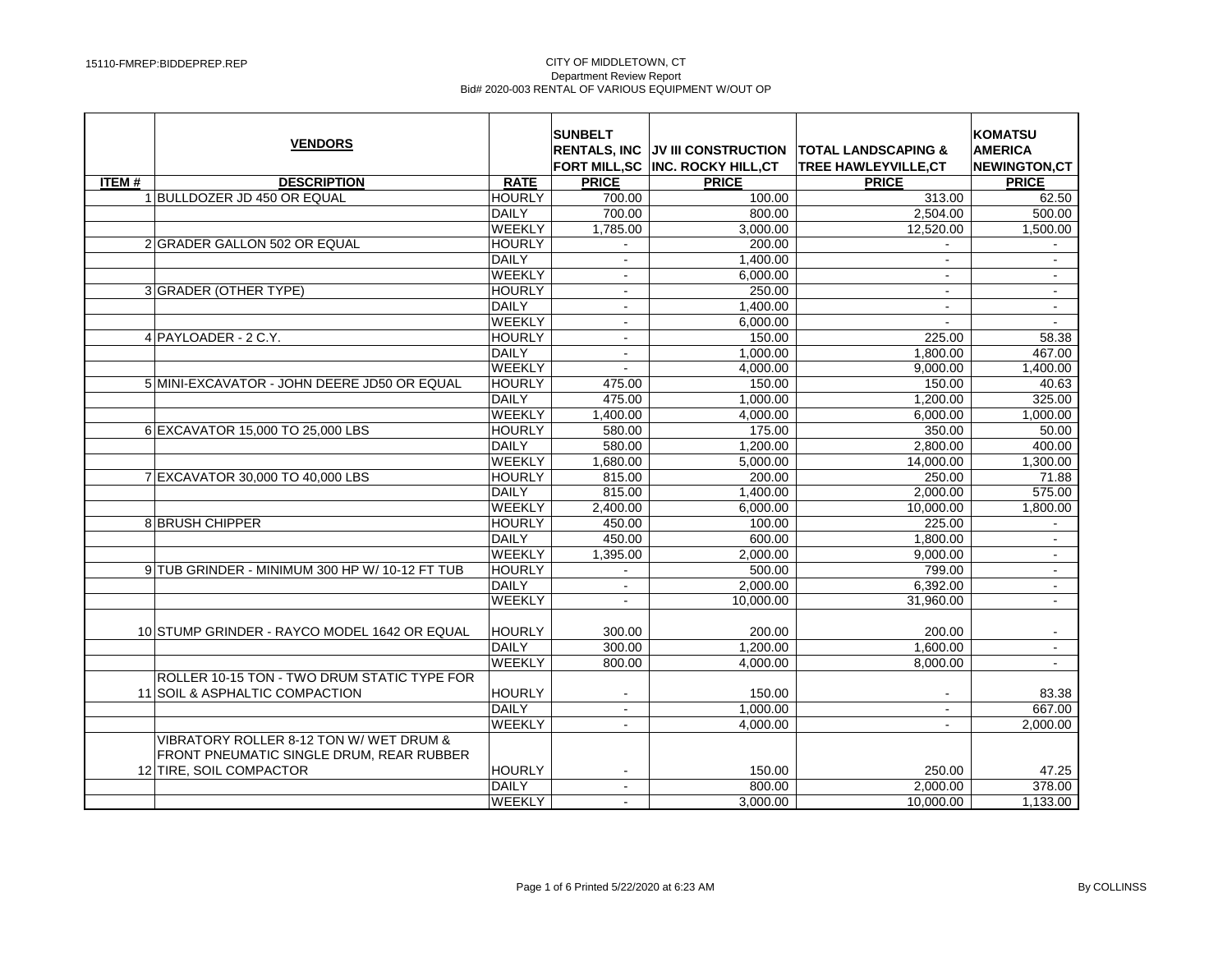|              | <b>VENDORS</b>                                                                                 |               | <b>SUNBELT</b><br><b>RENTALS, INC.</b> | FORT MILL, SC INC. ROCKY HILL, CT | JV III CONSTRUCTION TOTAL LANDSCAPING &<br>TREE HAWLEYVILLE, CT | <b>KOMATSU</b><br><b>AMERICA</b><br>NEWINGTON,CT |
|--------------|------------------------------------------------------------------------------------------------|---------------|----------------------------------------|-----------------------------------|-----------------------------------------------------------------|--------------------------------------------------|
| <b>ITEM#</b> | <b>DESCRIPTION</b>                                                                             | <b>RATE</b>   | <b>PRICE</b>                           | <b>PRICE</b>                      | <b>PRICE</b>                                                    | <b>PRICE</b>                                     |
|              | VIBRATORY ROLLER ATTACHMENT TO FIT A JD332                                                     |               |                                        |                                   |                                                                 |                                                  |
|              | 13 SKID LOADER                                                                                 | <b>HOURLY</b> |                                        | 75.00                             |                                                                 |                                                  |
|              |                                                                                                | <b>DAILY</b>  | $\blacksquare$                         | 400.00                            | $\sim$                                                          | $\sim$                                           |
|              |                                                                                                | <b>WEEKLY</b> | $\sim$                                 | 1,500.00                          | $\sim$                                                          | $\mathbf{r}$                                     |
|              | HYDRAULIC BREAKER ATTACHMENT TO FIT A JD332                                                    |               |                                        |                                   |                                                                 |                                                  |
|              | 14 SKID LOADER                                                                                 | <b>HOURLY</b> | 275.00                                 | 100.00                            |                                                                 |                                                  |
|              |                                                                                                | <b>DAILY</b>  | 275.00                                 | 500.00                            | $\sim$                                                          | $\omega$                                         |
|              |                                                                                                | <b>WEEKLY</b> | 700.00                                 | 2,000.00                          |                                                                 |                                                  |
|              | HYDRAULIC BREAKER MODEL SB410 OR EQUAL TO                                                      |               |                                        |                                   |                                                                 |                                                  |
|              | 15 FIT MODEL S-130 BOBCAT SKID STEERLOADER                                                     | <b>HOURLY</b> | 275.00                                 | 100.00                            |                                                                 |                                                  |
|              |                                                                                                | <b>DAILY</b>  | 275.00                                 | 500.00                            | $\omega$                                                        |                                                  |
|              |                                                                                                | <b>WEEKLY</b> | 700.00                                 | 2.000.00                          | $\sim$                                                          | $\sim$                                           |
|              | 1000 LB HYDRAULIC BREAKER ATTACHMENT W/<br>WAIN ROY CONNECT TO FIT JD 710 SERIES<br>16 BACKHOE | <b>HOURLY</b> |                                        | 150.00                            |                                                                 |                                                  |
|              |                                                                                                | <b>DAILY</b>  | $\sim$                                 | 800.00                            | $\sim$                                                          | $\sim$                                           |
|              |                                                                                                | <b>WEEKLY</b> | $\sim$                                 | 3,000.00                          | $\sim$                                                          | $\mathbf{r}$                                     |
|              | 3000 LB HYDRAULIC BREAKER ATTACHMENT W/<br>CENTRAL FABRICATIONS CONNECTOR TO FIT JD            |               |                                        |                                   |                                                                 |                                                  |
|              | 17 160 EXCAVATOR                                                                               | <b>HOURLY</b> |                                        | 200.00                            |                                                                 |                                                  |
|              |                                                                                                | <b>DAILY</b>  | $\blacksquare$                         | 1,000.00                          | $\sim$                                                          |                                                  |
|              |                                                                                                | <b>WEEKLY</b> | $\sim$                                 | 4.000.00                          | $\sim$                                                          | $\sim$                                           |
|              | 2000 - 3000 FT/LB HYDRAULIC BREAKER (TRAMAC                                                    |               |                                        |                                   |                                                                 |                                                  |
|              | 18 900, JOHN DEERE 160 OR EQUAL)                                                               | <b>HOURLY</b> | 625.00                                 | 200.00                            |                                                                 | 69.50                                            |
|              |                                                                                                | <b>DAILY</b>  | 625.00                                 | 1.000.00                          | $\sim$                                                          | 556.00                                           |
|              |                                                                                                | <b>WEEKLY</b> | 1.780.00                               | 4.000.00                          | $\sim$                                                          | 1.667.00                                         |
|              | PLATE COMPACTOR - HOE PAC 6000 FT/LB IMPULSE                                                   |               |                                        |                                   |                                                                 |                                                  |
|              | 19 FORCE                                                                                       | <b>HOURLY</b> | $\sim$                                 | 150.00                            |                                                                 | $\mathbf{r}$                                     |
|              |                                                                                                | <b>DAILY</b>  | $\sim$                                 | 800.00                            | $\sim$                                                          | $\blacksquare$                                   |
|              |                                                                                                | <b>WEEKLY</b> |                                        | 3.000.00                          |                                                                 |                                                  |
|              | STANLEY MODEL HS3000 HYDRAULIC PLATE<br>COMPACTOR (OR EQUIVALENT) WITH WAIN ROY 1/2            |               |                                        |                                   |                                                                 |                                                  |
|              | 20 YARD QUICK CONNECT COUPLER                                                                  | <b>HOURLY</b> |                                        | 200.00                            |                                                                 |                                                  |
|              |                                                                                                | <b>DAILY</b>  | $\sim$                                 | 1,000.00                          | $\sim$                                                          | $\sim$                                           |
|              |                                                                                                | <b>WEEKLY</b> | $\sim$                                 | 4,000.00                          | $\sim$                                                          | $\mathbf{u}$                                     |
|              | <b>GRAVEL-SAND SCREENER - REED SCREENER</b><br>21 MODEL #40 OR EQUAL                           | <b>HOURLY</b> | $\sim$                                 | 200.00                            | $\sim$                                                          | 83.38                                            |
|              |                                                                                                | <b>DAILY</b>  | $\sim$                                 | 1,000.00                          | $\sim$                                                          | 667.00                                           |
|              |                                                                                                | <b>WEEKLY</b> |                                        | 4,000.00                          |                                                                 | 2,000.00                                         |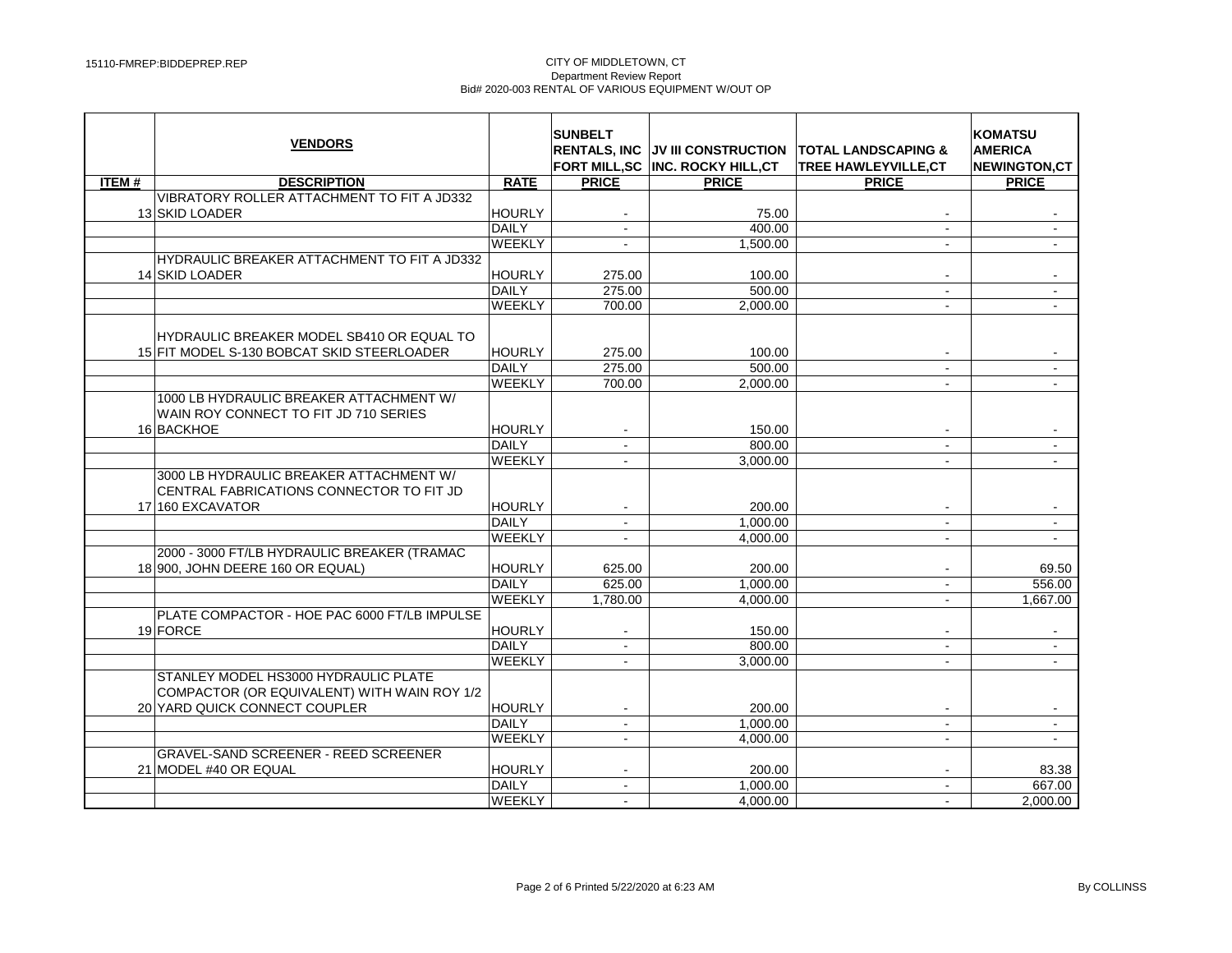|              | <b>VENDORS</b>                                                                        |               | <b>SUNBELT</b>           | RENTALS. INC IJV III CONSTRUCTION<br>FORT MILL, SC INC. ROCKY HILL, CT | <b>TOTAL LANDSCAPING &amp;</b><br>TREE HAWLEYVILLE, CT | <b>KOMATSU</b><br><b>AMERICA</b><br><b>NEWINGTON,CT</b> |
|--------------|---------------------------------------------------------------------------------------|---------------|--------------------------|------------------------------------------------------------------------|--------------------------------------------------------|---------------------------------------------------------|
| <b>ITEM#</b> | <b>DESCRIPTION</b>                                                                    | <b>RATE</b>   | <b>PRICE</b>             | <b>PRICE</b>                                                           | <b>PRICE</b>                                           | <b>PRICE</b>                                            |
|              | 22 25 CY MIN, REAR END REFUSE PACKER W/ WINCH                                         | <b>HOURLY</b> |                          | 250.00                                                                 |                                                        |                                                         |
|              |                                                                                       | <b>DAILY</b>  | $\sim$                   | 1,500.00                                                               | $\sim$                                                 | $\blacksquare$                                          |
|              |                                                                                       | <b>WEEKLY</b> |                          | 6,000.00                                                               | $\sim$                                                 |                                                         |
|              | 23 30 CY MIN. FRONT END REFUSE PACKER/LOADER                                          | <b>HOURLY</b> |                          | 300.00                                                                 |                                                        |                                                         |
|              |                                                                                       | DAILY         |                          | 1,800.00                                                               | $\sim$                                                 |                                                         |
|              |                                                                                       | WEEKLY        | $\sim$                   | 7,000.00                                                               | $\sim$                                                 | $\mathbf{u}$                                            |
|              | 24 30 CY MIN. FRONT LOADING REFUSE TRUCK                                              | <b>HOURLY</b> | $\sim$                   | 300.00                                                                 | $\sim$                                                 | $\blacksquare$                                          |
|              |                                                                                       | DAILY         | $\blacksquare$           | 1,800.00                                                               | $\sim$                                                 | $\blacksquare$                                          |
|              |                                                                                       | WEEKLY        | $\sim$                   | 7,000.00                                                               | $\sim$                                                 | $\blacksquare$                                          |
|              | AUTOMATED REFUSE TRUCK: MIN 30 CY BODY,<br>RIGHT CURB SIDE ARM 1000# LIFT; CAPABLE OF |               |                          |                                                                        |                                                        |                                                         |
|              | 25 LIFTING 95 GL CONTAINERS                                                           | <b>HOURLY</b> | $\sim$                   | 300.00                                                                 | $\sim$                                                 | $\blacksquare$                                          |
|              |                                                                                       | <b>DAILY</b>  | $\blacksquare$           | 1.800.00                                                               | $\sim$                                                 | $\blacksquare$                                          |
|              |                                                                                       | <b>WEEKLY</b> | $\sim$                   | 7,000.00                                                               | $\sim$                                                 | $\mathbf{u}$                                            |
|              | 26 40 CY ROLL OFF TRUCK                                                               | <b>HOURLY</b> | $\sim$                   | 200.00                                                                 | $\sim$                                                 | $\sim$                                                  |
|              |                                                                                       | <b>DAILY</b>  | $\overline{\phantom{a}}$ | 1,200.00                                                               | $\sim$                                                 | $\blacksquare$                                          |
|              |                                                                                       | WEEKLY        | $\sim$                   | 5.000.00                                                               | $\sim$                                                 | $\sim$                                                  |
|              | FLAIL MOWER 21 FT OVER THE RAIL MOWER MIN.<br>27 80HP, 2 WHEEL DRIVE W/AC             | <b>HOURLY</b> |                          | 250.00                                                                 |                                                        | $\qquad \qquad \blacksquare$                            |
|              |                                                                                       | <b>DAILY</b>  | $\sim$                   | 1,500.00                                                               | $\sim$                                                 | $\sim$                                                  |
|              |                                                                                       | <b>WEEKLY</b> | $\sim$                   | 6.000.00                                                               | $\sim$                                                 | $\blacksquare$                                          |
|              | 28 AERIAL LIFT TRUCK 25'-40' EXT                                                      | <b>HOURLY</b> | $\sim$                   | 250.00                                                                 | $\sim$                                                 | ÷.                                                      |
|              |                                                                                       | <b>DAILY</b>  | $\sim$                   | 1.500.00                                                               | $\sim$                                                 | $\blacksquare$                                          |
|              |                                                                                       | <b>WEEKLY</b> | $\blacksquare$           | 6,000.00                                                               | $\sim$                                                 | $\blacksquare$                                          |
|              | TENNENT 92 POWER SWEEPER ELEVATING HOPPER                                             |               |                          |                                                                        |                                                        |                                                         |
|              | 29 OR EQUAL                                                                           | <b>HOURLY</b> | 875.00                   | 150.00                                                                 |                                                        |                                                         |
|              |                                                                                       | <b>DAILY</b>  | 875.00                   | 1.000.00                                                               |                                                        | $\overline{a}$                                          |
|              |                                                                                       | <b>WEEKLY</b> | 2,700.00                 | 3,000.00                                                               | $\sim$                                                 | $\blacksquare$                                          |
|              | 30 5 CY SWEEPER PELICAN TYPE                                                          | <b>HOURLY</b> | 450.00                   | 250.00                                                                 | $\sim$                                                 | $\blacksquare$                                          |
|              |                                                                                       | <b>DAILY</b>  | 450.00                   | 1,500.00                                                               | $\sim$                                                 | $\mathbf{r}$                                            |
|              |                                                                                       | <b>WEEKLY</b> | 1,700.00                 | 5.000.00                                                               | $\sim$                                                 | $\sim$                                                  |
|              | 31 SWEEPER 3 CY HOPPER                                                                | <b>HOURLY</b> | 250.00                   | 200.00                                                                 | $\sim$                                                 | $\blacksquare$                                          |
|              |                                                                                       | <b>DAILY</b>  | 250.00                   | 1.200.00                                                               | $\sim$                                                 | $\sim$                                                  |
|              |                                                                                       | WEEKLY        | 750.00                   | 4,000.00                                                               | $\sim$                                                 | $\sim$                                                  |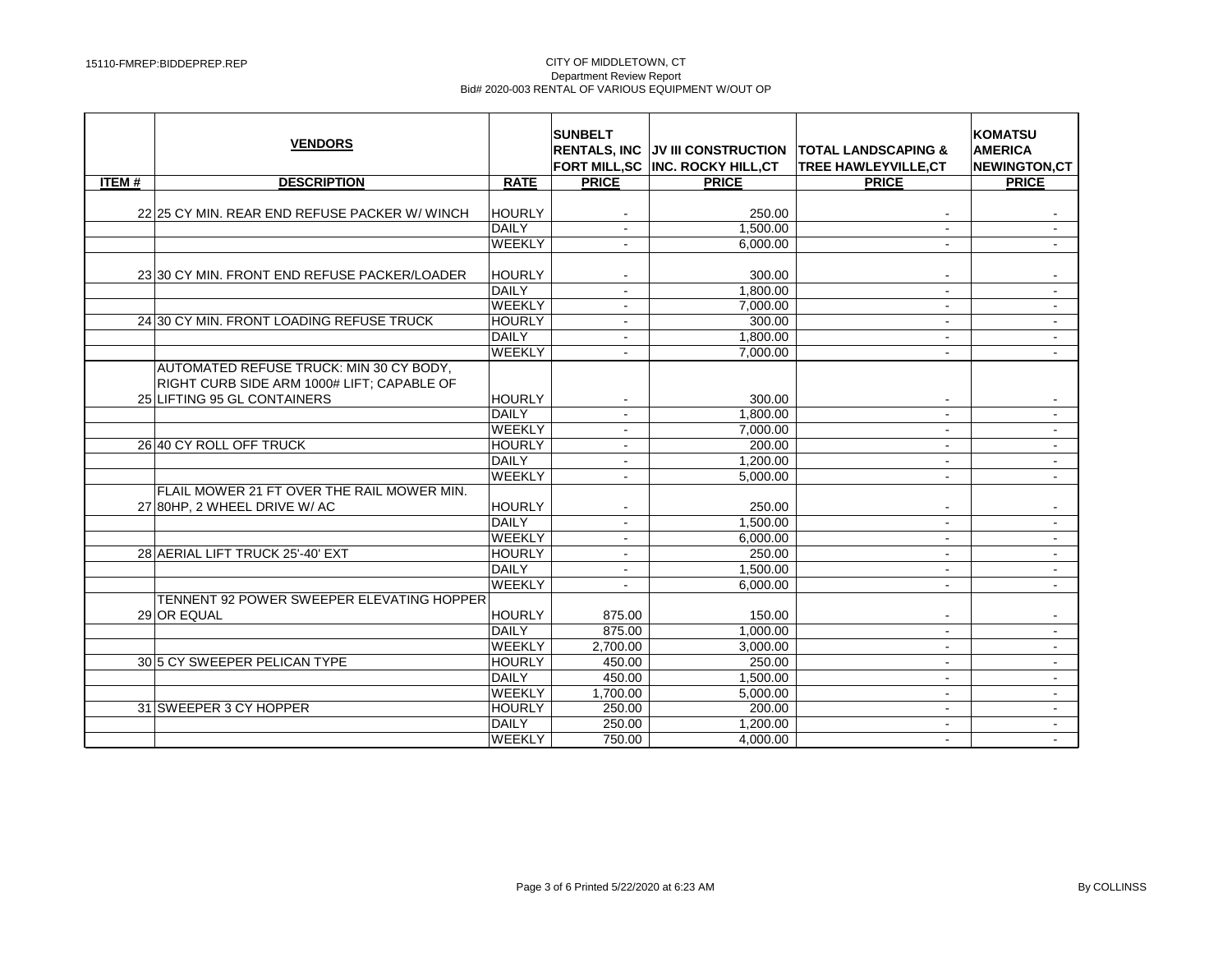|              | <b>VENDORS</b>                                                                                                            |                 | <b>SUNBELT</b><br><b>RENTALS, INC</b> | FORT MILL.SC INC. ROCKY HILL.CT | UV III CONSTRUCTION ITOTAL LANDSCAPING &<br><b>TREE HAWLEYVILLE.CT</b> | <b>KOMATSU</b><br><b>AMERICA</b><br><b>NEWINGTON.CT</b> |
|--------------|---------------------------------------------------------------------------------------------------------------------------|-----------------|---------------------------------------|---------------------------------|------------------------------------------------------------------------|---------------------------------------------------------|
| <b>ITEM#</b> | <b>DESCRIPTION</b>                                                                                                        | <b>RATE</b>     | <b>PRICE</b>                          | <b>PRICE</b>                    | <b>PRICE</b>                                                           | <b>PRICE</b>                                            |
|              | 32 LOADER RUBBER TIRE(2.5 CY MIN)                                                                                         | <b>HOURLY</b>   |                                       | 200.00                          | 225.00                                                                 | 58.38                                                   |
|              |                                                                                                                           | <b>DAILY</b>    | $\mathbf{r}$                          | 1.200.00                        | 1.800.00                                                               | 467.00                                                  |
|              |                                                                                                                           | <b>WEEKLY</b>   |                                       | 4.000.00                        | 9,000.00                                                               | 1,400.00                                                |
|              | COMBO BACKHOE/LOADER-RUBBER TIRE, JOHN                                                                                    |                 |                                       |                                 |                                                                        |                                                         |
|              | 33 DEERE 410 OR EQUAL                                                                                                     | <b>HOURLY</b>   |                                       | 150.00                          |                                                                        | 50.00                                                   |
|              |                                                                                                                           | DAILY           | $\mathbf{r}$                          | 800.00                          | $\blacksquare$                                                         | 400.00                                                  |
|              |                                                                                                                           | Q               | $\mathbf{r}$                          | 4,000.00                        | $\omega$                                                               | 1,200.00                                                |
|              | COMBO BACKHOE/LOADER-RUBBER TIRE, JOHN                                                                                    |                 |                                       |                                 |                                                                        |                                                         |
|              | 34 DEERE 710 OR EQUAL                                                                                                     | <b>HOURLY</b>   | $\blacksquare$                        | 200.00                          |                                                                        |                                                         |
|              |                                                                                                                           | <b>DAILY</b>    | $\overline{\phantom{a}}$              | 1,200.00                        |                                                                        | $\blacksquare$                                          |
|              |                                                                                                                           | WEEKLY          | $\blacksquare$                        | 6,000.00                        | $\mathbf{r}$                                                           | $\mathcal{L}_{\mathcal{A}}$                             |
|              | 50-75 HP PAVING MACHINE, 8-15 FT SCREED, LEE                                                                              |                 |                                       |                                 |                                                                        |                                                         |
|              | 35 BOY 8500B OR EQUAL                                                                                                     | <b>HOURLY</b>   |                                       | 250.00                          |                                                                        |                                                         |
|              |                                                                                                                           | DAILY           | $\blacksquare$                        | 1,800.00                        | $\blacksquare$                                                         | $\bullet$                                               |
|              |                                                                                                                           | WEEKLY          | $\blacksquare$                        | 8,000.00                        | $\sim$                                                                 |                                                         |
|              | TRAILER MOUNTED PORTABLE WATER PUMP MIN                                                                                   |                 |                                       |                                 |                                                                        |                                                         |
|              | 36 OF 500 GPM FLOW AT 300TDH, GODWIN PUMPS                                                                                | <b>HOURLY</b>   | 312.00                                | 250.00                          |                                                                        | 21.88                                                   |
|              | CD 150M OR EQUIV.                                                                                                         | DAILY           | 312.00                                | 1,500.00                        | $\sim$                                                                 | 175.00                                                  |
|              |                                                                                                                           | WEEKLY          | 715.00                                | 6,000.00                        | $\blacksquare$                                                         | 1,500.00                                                |
|              | TRAILER MOUNT DIESEL POWER GENERATOR 85KW<br>240V 3 WIRE DELTA CONFIG. 300 AMP CIRCUIT<br>37 BREAKER - ONAN OR EQUIVALENT | HOURLY          | 450.00                                | 500.00                          |                                                                        |                                                         |
|              |                                                                                                                           | DAILY           | 450.00                                | 3,000.00                        | $\blacksquare$                                                         |                                                         |
|              |                                                                                                                           | WEEKLY          | 1,115.00                              | 12,000.00                       | $\sim$                                                                 |                                                         |
|              | TRAILER MOUNT DIESEL POWER GENERATOR 85KW<br>480V 3 WIRE DELTA CONFIG. 150 AMP CIRCUIT<br>38 BREAKER - ONAN OR EQUIVALENT | HOURLY<br>DAILY | 450.00<br>450.00                      | 600.00<br>4,000.00              | $\blacksquare$                                                         | $\mathbf{r}$                                            |
|              |                                                                                                                           | WEEKLY          | 1,115.00                              | 14.000.00                       | $\blacksquare$                                                         | $\mathbf{r}$                                            |
|              | SIX INCH DRI-PRIME PUMPSET GODWIN PUMPS CD                                                                                |                 |                                       |                                 |                                                                        |                                                         |
|              | 39 150M OR EQUIVALENTY                                                                                                    | <b>HOURLY</b>   | 312.00                                | 250.00                          | $\blacksquare$                                                         |                                                         |
|              |                                                                                                                           | DAILY           | 312.00                                | 1,800.00                        | $\sim$                                                                 | $\sim$                                                  |
|              |                                                                                                                           | WEEKLY          | 715.00                                | 7,000.00                        | $\mathbf{r}$                                                           | $\mathcal{L}^{\mathcal{L}}$                             |
|              | EIGHT INCH DRI-PRIME TRAILER MOUNTED SOUND<br>ATTENUATED GODWIN PUMP CD225M OR                                            |                 |                                       |                                 |                                                                        |                                                         |
|              | 40 EQUIVALENT                                                                                                             | <b>HOURLY</b>   | 360.00                                | 350.00                          |                                                                        |                                                         |
|              |                                                                                                                           | DAILY           | 360.00                                | 2.000.00                        | $\sim$                                                                 | $\sim$                                                  |
|              |                                                                                                                           | WEEKLY          | 960.00                                | 8.000.00                        | $\sim$                                                                 | $\sim$                                                  |
|              | 36" WIDE ASPHALT RECLAIMER (ASPHALT ZIPPER                                                                                |                 |                                       |                                 |                                                                        |                                                         |
|              | 41 AZ360 OR EQUAL)                                                                                                        | HOURLY          |                                       | 500.00                          |                                                                        |                                                         |
|              |                                                                                                                           | DAILY           | $\blacksquare$                        | 2,500.00                        | $\blacksquare$                                                         | $\sim$                                                  |
|              |                                                                                                                           | WEEKLY          | $\sim$                                | 10,000.00                       | $\sim$                                                                 |                                                         |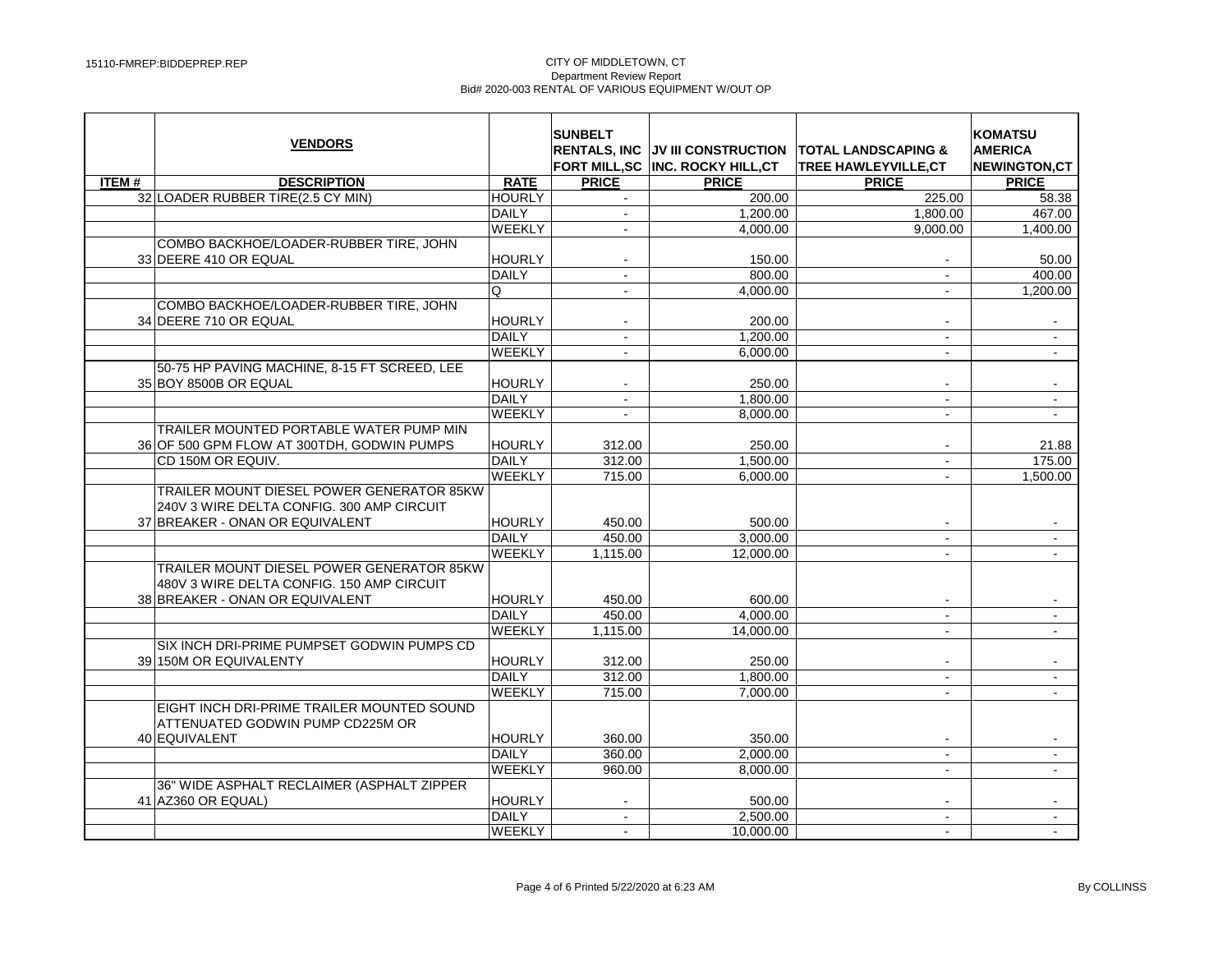|              | <b>VENDORS</b>                                                                            |               | <b>SUNBELT</b> | <b>RENTALS, INC JV III CONSTRUCTION</b><br>FORT MILL, SC INC. ROCKY HILL, CT | <b>TOTAL LANDSCAPING &amp;</b><br><b>TREE HAWLEYVILLE.CT</b> | <b>KOMATSU</b><br><b>AMERICA</b><br><b>NEWINGTON,CT</b> |
|--------------|-------------------------------------------------------------------------------------------|---------------|----------------|------------------------------------------------------------------------------|--------------------------------------------------------------|---------------------------------------------------------|
| <b>ITEM#</b> | <b>DESCRIPTION</b>                                                                        | <b>RATE</b>   | <b>PRICE</b>   | <b>PRICE</b>                                                                 | <b>PRICE</b>                                                 | <b>PRICE</b>                                            |
|              | 42 125 FT ARTICULATING AERIAL BOOM LIFT                                                   | <b>HOURLY</b> | 1,600.00       | 500.00                                                                       | $\blacksquare$                                               |                                                         |
|              |                                                                                           | DAILY         | 1,600.00       | 2,500.00                                                                     | $\sim$                                                       | $\blacksquare$                                          |
|              |                                                                                           | WEEKLY        | 4,000.00       | 10.000.00                                                                    | $\sim$                                                       | $\mathbf{r}$                                            |
|              | SEWER RODDER MACHINE - TRAILER MOUNTED                                                    |               |                |                                                                              |                                                              |                                                         |
|              | 43 RODDER EITHER CONT OR SECTIONAL                                                        | HOURLY        |                | 300.00                                                                       |                                                              |                                                         |
|              |                                                                                           | <b>DAILY</b>  |                | 2,000.00                                                                     | $\blacksquare$                                               | $\blacksquare$                                          |
|              |                                                                                           | WEEKLY        | $\mathbf{r}$   | 8,000.00                                                                     | $\sim$                                                       | $\mathcal{L}^{\mathcal{L}}$                             |
|              | SELF-PROPELLED PAVER W/HEATED & VIBRATORY<br>44 SCREENED PAVING 8'-15'WIDTH & 0'-6' DEPTH | <b>HOURLY</b> | $\blacksquare$ | 300.00                                                                       | $\sim$                                                       |                                                         |
|              |                                                                                           | DAILY         | $\mathbf{r}$   | 2.000.00                                                                     | $\mathcal{L}_{\mathcal{A}}$                                  | $\sim$                                                  |
|              |                                                                                           | <b>WEEKLY</b> |                | 8,000.00                                                                     |                                                              |                                                         |
|              | DOUBLE DRUM HIGH FREQUENCY VIBRATORY                                                      |               |                |                                                                              |                                                              |                                                         |
|              | 45 ROLLER                                                                                 | <b>HOURLY</b> | 395.00         | 200.00                                                                       |                                                              | 83.38                                                   |
|              |                                                                                           | DAILY         | 395.00         | 1.500.00                                                                     | $\sim$                                                       | 667.00                                                  |
|              |                                                                                           | WEEKLY        | 1,095.00       | 6,000.00                                                                     | $\mathcal{L}_{\mathcal{A}}$                                  | 2,000.00                                                |
|              | 46 LARGE SELF-PROPELLED PAVER 10'-20' WIDTH                                               | <b>HOURLY</b> |                | 350.00                                                                       |                                                              |                                                         |
|              |                                                                                           | DAILY         | $\blacksquare$ | 2,500.00                                                                     | $\blacksquare$                                               | $\blacksquare$                                          |
|              |                                                                                           | WEEKLY        | $\mathbf{r}$   | 10,000.00                                                                    | $\blacksquare$                                               | $\mathbf{u}$                                            |
|              | 47 SMALL PAVER 4.5'-7.5' WIDTH                                                            | <b>HOURLY</b> |                | 300.00                                                                       |                                                              | $\mathbf{u}$                                            |
|              |                                                                                           | <b>DAILY</b>  | $\sim$         | 2,000.00                                                                     | $\blacksquare$                                               | $\blacksquare$                                          |
|              |                                                                                           | WEEKLY        |                | 8,000.00                                                                     | $\blacksquare$                                               | $\sim$                                                  |
|              | 48 JOHN DEERE 550K LGP DOZER OR EQUAL                                                     | <b>HOURLY</b> | 845.00         | 150.00                                                                       | $\blacksquare$                                               | 69.50                                                   |
|              |                                                                                           | DAILY         | 845.00         | 1,000.00                                                                     | $\blacksquare$                                               | 556.00                                                  |
|              |                                                                                           | WEEKLY        | 1,965.00       | 4.000.00                                                                     |                                                              | 1,667.00                                                |
|              | LONG REACH EXCAVATOR (50-60 FT) - 50,000 -<br>49 70,000 LBS                               | <b>HOURLY</b> |                | 350.00                                                                       |                                                              | 145.88                                                  |
|              |                                                                                           | DAILY         | $\sim$         | 3.000.00                                                                     | $\blacksquare$                                               | 1.167.00                                                |
|              |                                                                                           | WEEKLY        | $\blacksquare$ | 10.000.00                                                                    | $\blacksquare$                                               | 3.500.00                                                |
|              | 1000 - 1500 LB HYDRAULIC BREAKER - JOHN DEERE<br>50 50 OR EQUAL                           | <b>HOURLY</b> | 410.00         | 150.00                                                                       |                                                              | 54.13                                                   |
|              |                                                                                           | DAILY         | 410.00         | 800.00                                                                       | $\blacksquare$                                               | 433.00                                                  |
|              |                                                                                           | WEEKLY        | 1,080.00       | 3.000.00                                                                     |                                                              | 1,300.00                                                |
|              | SWEEPER ATTACHMENT TO FIT A JOHN DEERE<br>51 331 G SKID STEER                             | <b>HOURLY</b> | 150.00         | 100.00                                                                       |                                                              | 16.63                                                   |
|              |                                                                                           | DAILY         | 150.00         | 800.00                                                                       | $\sim$                                                       | 133.00                                                  |
|              |                                                                                           | WEEKLY        | 450.00         | 4.000.00                                                                     | $\mathcal{L}_{\mathcal{A}}$                                  | 400.00                                                  |
|              | ROCK HOUND ATTACHMENT TO FIT A JOHN DEERE                                                 |               |                |                                                                              |                                                              |                                                         |
|              | 52 331 G SKID STEER                                                                       | <b>HOURLY</b> | 150.00         | 125.00                                                                       |                                                              | 33.38                                                   |
|              |                                                                                           | <b>DAILY</b>  | 150.00         | 1.000.00                                                                     | $\sim$                                                       | 267.00                                                  |
|              |                                                                                           | WEEKLY        | 450.00         | 4.000.00                                                                     |                                                              | 800.00                                                  |